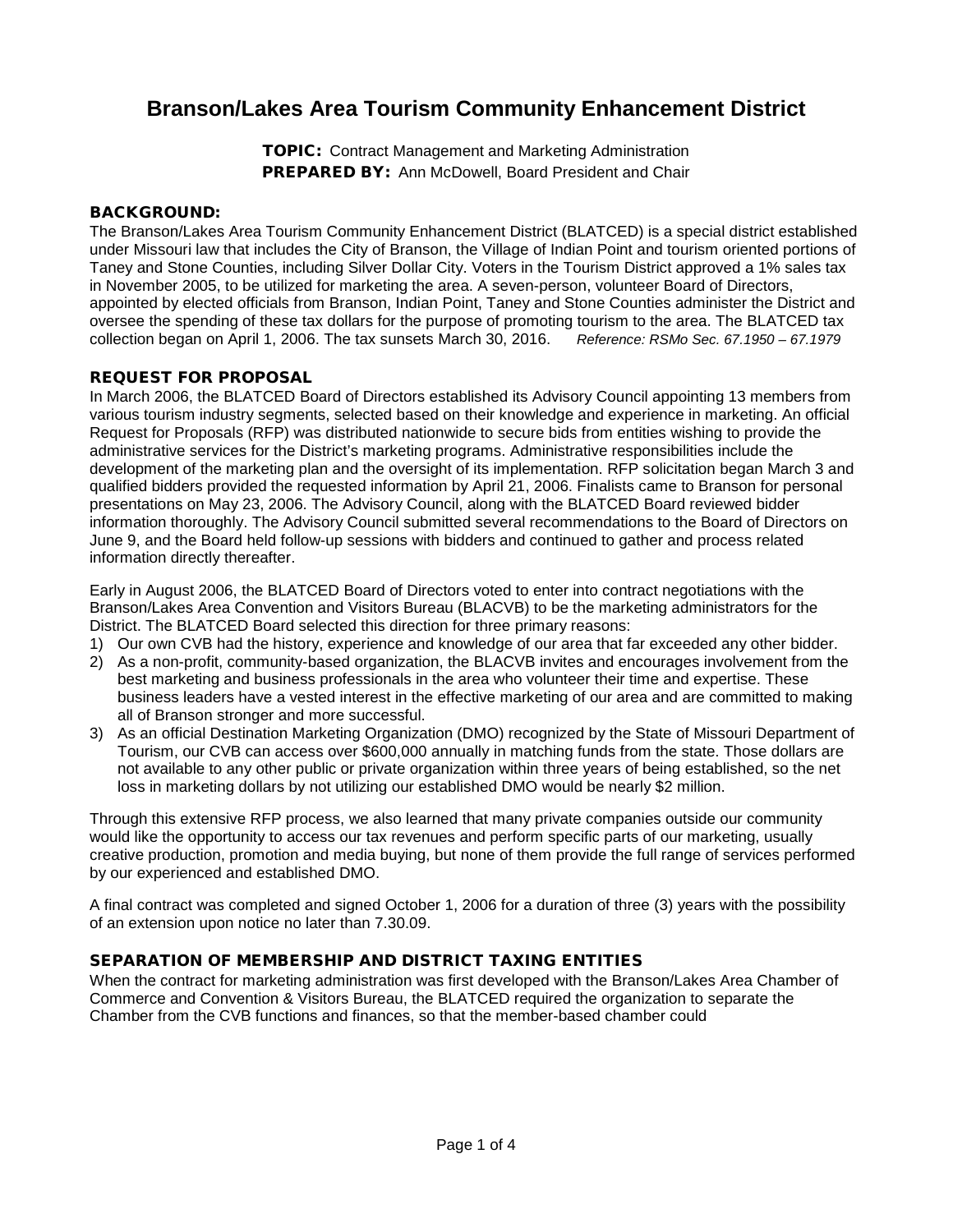provide services to area businesses without impacting the destination marketing functions of the tax-funded CVB. According to the legislation that established the BLATCED, its tax-generated resources must promote tourism to the District and include all tax-collecting entities within the District, regardless of Chamber membership.

# CONTRACT MANAGEMENT, AUDITS and MODIFICATIONS:

The contract with the CVB for Marketing Administration was a three-year contract with an automatic Cost of Living Adjustment (COLA) in year three. During the contract term, annual financial audits and contract compliance audits were conducted by the independent accounting firm, Dunton and Associates. Several auditor recommendations were incorporated into contract modifications and adjustments mutually agreed to by the BLACVB and BLATCED. Several other issues were resolved with policy or procedural adjustments made during the term of the contract.

The annual marketing plan and budget is approved by the BLATCED Board of Directors. The BLACVB provides quarterly updates on the progress toward goals established in the contract and others of interest to the District and the tourism community.

All marketing expenses funded by the BLATCED sales tax are on a cost reimbursement basis, meaning that every penny spent on marketing and advertising is paid directly to vendors after adequate documentation is provided that corresponds to the previously approved budget. Documentation is reviewed by the BLATCED's administrator and two Board officers prior to payment. There are no add-on's or mark-up's to these invoices.

RFP's are frequently used by the BLATCED and by the BLACVB to secure the best products and services at the best price. Professional outside firms are used to provide branding, creative, printing, strategic, production, research, media buying, public relations and numerous other specific marketing implementation efforts required for promoting our destination.

## CONTRACT REVIEW AND RENEWAL:

At the April 2009 BLATCED Board of Directors meeting, the BLACVB presented their case for continuation of their administrative contract with the District. Unsolicited, the two largest tourism organizations in the area, the Branson/Lakes Area Lodging Association and the Branson League of Theater Owners and Producers, both submitted letters of endorsement to the District, supporting the continuation of the BLACVB as the area's marketing administrators. Others including Mary Kellogg from The Titanic Museum Attraction and Gene Conrad from the Branson Airport attended the meeting in person to voice their support of the CVB. At that same meeting, the BLATCED Board created a task force to conduct an in depth review of the marketing contract with the BLACVB. The Contract Review Task Force, chaired by director McDowell with directors Skains and Leman serving, was appointed and began work.

The Task Force reviewed and evaluated contract effectiveness in five areas: service delivery, relationship management, contract administration, seeking improvement and managing change. A report of the task force findings was submitted to the BLATCED Board on May 22, 2009 which concluded that service delivery was accurately and appropriately provided in accordance with the stated objectives of the contract and the measured results of those efforts. Contract administration was also implemented appropriately. Areas for improvement included communication at the strategic level between the BLATCED and BLACVB, the need for a formal conflict resolution process, and better pursuit of ongoing improvements and change management. These issues were discussed at length at a joint meeting of the BLATCED Contract Review Task Force and Board of Director representatives from the BLACVB on 6.15.09.

#### CONTRACT NEGOTIATION:

On June 16 at the regularly held, public BLATCED Board of Directors meeting, the Contract Review Task Force recommended and the BLATCED Board voted their approval to forego a formal RFP, and begin negotiations to extend the existing contract with the BLACVB. The Task Force and Board agreed that in-depth contract review and revision work would be the best way to improve the effectiveness and efficiency of the District's marketing administration. Opening the contract for bids from private, for-profit entities outside our District to compete with our community-based, strongly supported, non-profit CVB, now officially recognized by the State of Missouri as the exclusive DMO for Taney County, would likely be a resource consuming effort with a predictable outcome.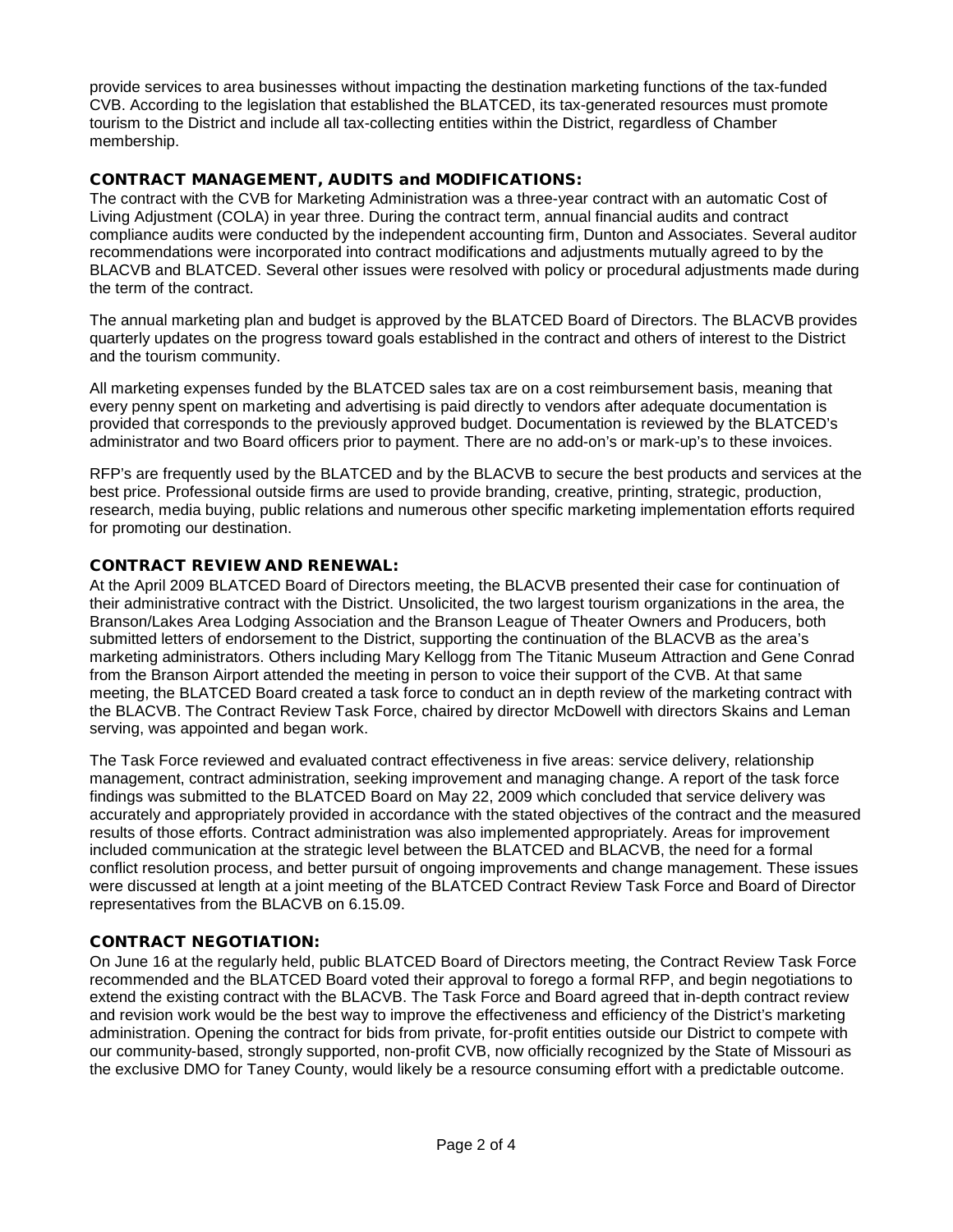The Contract Review Task Force then transitioned into the Contract Negotiation Task Force, with the same chair and members continuing the process of developing the revised agreement. The Task Force requested considerable and detailed information for review and met with various representatives of the BLACVB approximately eight times, all in open meetings, over the next 60 days.

The following open meetings covered each discussion topic noted in considerable detail. All Task Force members and BLACVB representatives attended every session. Additional BLATCED board members and interested guests occasionally attended. A summary of the sessions follows:

- 6.25.09 Formulated request for specific information regarding marketing functions, budget structure, process and management and community involvement from the BLACVB.
- 7.16.09 BLACVB presented requested information for review and discussion.<br>7.22.09 BLACVB presented requested information for review and discussion.
- BLACVB presented requested information for review and discussion.
- 7.29.09 BLACVB key management provided departmental P&L's. Expense distribution and allocations were discussed and adjustments requested and made.
- 8.05.09 Simplified and clarified objectives in Section 2 of the contract and assigned specific, objective measurement methods for each. Initial communication plan efforts were identified and documented.
- 8.12.09 Historical administrative fee analysis, time tracking summary to support staff allocations and demonstration of surplus roll over. Three and twelve month admin fee proposed.
- 8.19.09 Contract term options, 15 "clean up" items from BLATCED's Financial Oversight Committee and auditor reports were implemented via contract language or policy change.
- 8.26.09 Task Force recommended and BLATCED Board of Directors approved contract changes and enhancements and requested treasurer, staff and attorney to develop contract language.

# ADMINISTRATIVE EXPENSE DETAIL

One of the topics covered during the contract negotiations was the management of administrative expenses. Destination marketing requires the employment of professionals who develop and direct program implementation, as well as necessary operational needs and expenses common to any business. The BLATCED provides an administrative fee that covers the salaries, benefits, office space and other costs required for the operation of the Convention and Visitors Bureau. In addition to the marketing administration of the BLATCED, BLATCED funds also cover administrative expenses for the management and implementation of the City of Branson and Missouri Tourism Coop funds, neither of which reimburse any administrative costs.

The combined compensation of the BLACVB's (roughly 22) destination sales and marketing-related employees make up approximately 78% of the administration fee each year, or about 12% of the total marketing and advertising expenditure for the whole community. (Based on 2009 data.)

During the first three years of the marketing contract with the CVB, administrative fees were:

| 2006-2007      | \$1,100,000.00 | With 2-3 open director level positions at start of the fiscal year                                                                                                                                                                             |
|----------------|----------------|------------------------------------------------------------------------------------------------------------------------------------------------------------------------------------------------------------------------------------------------|
| 2007-2008      | \$1,406,000.00 | Fully staffed for full year; publications expense (and revenues) added to the<br>BLACVB/District budget (2007 publications were underway prior to the first<br>contract, so remained in the Chamber's budget during year one of the contract.) |
| 2008-2009      | \$1,550,660.00 | Automatic COLA increase of 3.9%; Internet management was moved from web<br>site expenses to administrative expense.                                                                                                                            |
| Oct.-Dec. 2009 | \$432,233.00   | Three months of stub year to adjust BLATCED fiscal year to a calendar year.                                                                                                                                                                    |
| 2010           | \$1,620,002.00 | Removed automatic COLA increase from contract; four additional staff.                                                                                                                                                                          |
| 2011           | \$1,692,251.00 | 1% salary increase; 3.45% increase in cost of benefits.                                                                                                                                                                                        |
| 2012           | \$1,692,251.00 | No increase.                                                                                                                                                                                                                                   |

The Contract now requires the administrative fee to be reviewed for possible adjustment each year, but without any automatic increase based on COLA or any other measurement.

BLACVB staff now total 26 (FTE). Personnel and other administrative costs combined now represent approximately16.8% of the total marketing funds available for our destination, with the remaining 83.2% going directly to marketing and advertising investment. (Destination Total includes City of Branson and Missouri Division of Tourism coop funds utilized by the CVB to market our area.)